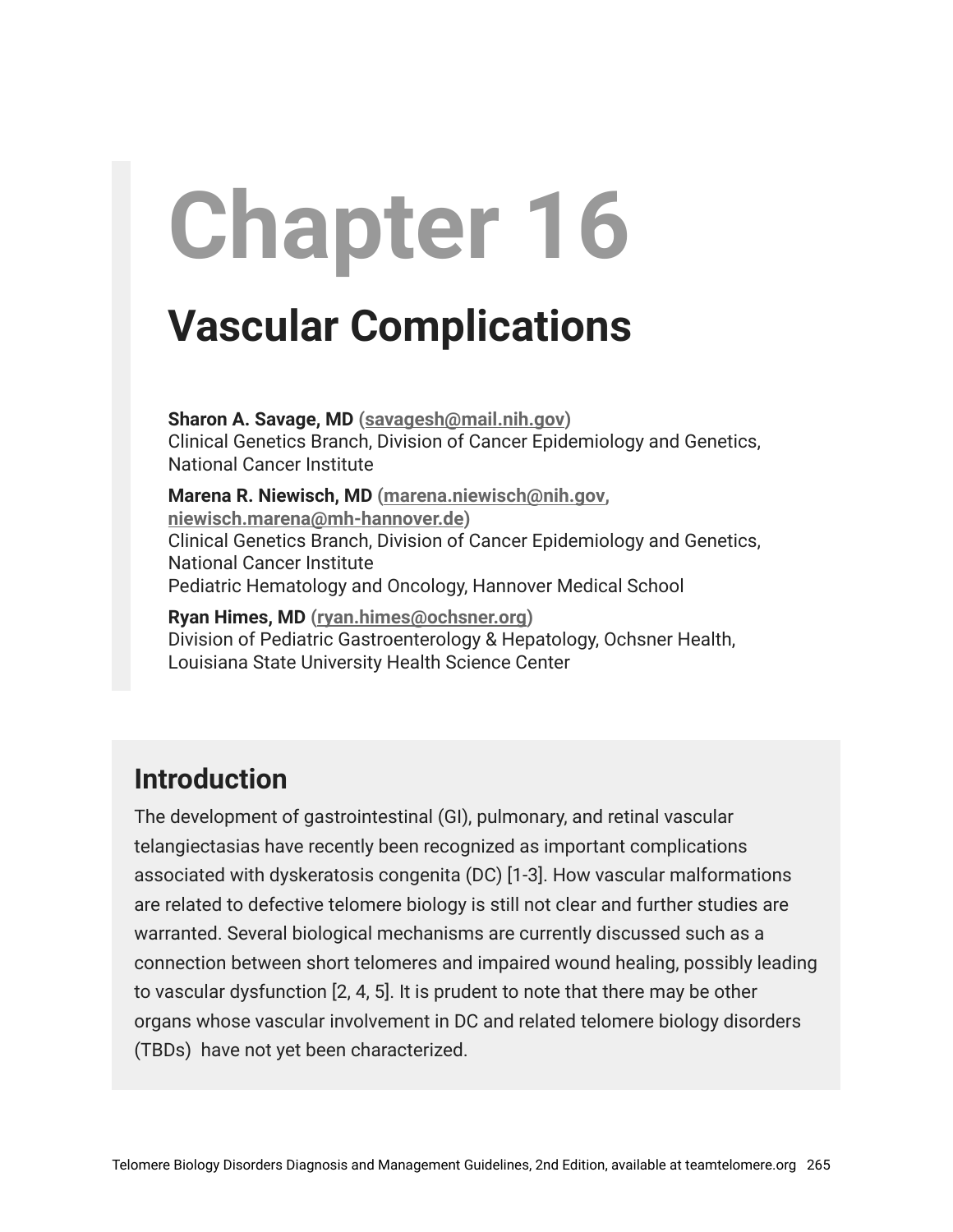| <b>Definitions</b>                   |                                                                                                                                                                                                                                                                     |
|--------------------------------------|---------------------------------------------------------------------------------------------------------------------------------------------------------------------------------------------------------------------------------------------------------------------|
| <b>Vascular</b>                      | Refers to blood vessels, both arteries and veins.                                                                                                                                                                                                                   |
| <b>Artery</b>                        | Carries oxygenated blood from the heart to the rest of the body.                                                                                                                                                                                                    |
| <b>Vein</b>                          | Carries oxygen-depleted blood toward the heart to then go to the<br>lungs.                                                                                                                                                                                          |
| <b>Capillary</b>                     | Small blood vessels that connect arteries and veins.                                                                                                                                                                                                                |
| <b>Telangiectasia</b>                | A condition characterized by dilation of the capillaries, which<br>causes them to appear as small red or purple clusters, often<br>spidery in appearance, on the skin or the surface of an organ.<br>Telangiectasias can be very delicate and bleed when disturbed. |
| <b>Arteriovenous</b><br>malformation | An abnormal tangle of blood vessels connecting arteries and<br>veins, which disrupts normal blood flow and oxygen circulation.                                                                                                                                      |
| <b>Retinopathy</b>                   | Damage to the retina of the eyes, which may cause vision<br>impairment.                                                                                                                                                                                             |

## **Retinal Telangiectasias**

Coats plus is a rare phenotypically complex disorder that encompasses bilateral exudative retinopathy, retinal telangiectasias (Figure 1), intrauterine growth retardation (IUGR), intracranial calcifications, bone abnormalities with poor healing, and gastrointestinal vascular telangiectasias [6, 7] (see Chapter 3, Diagnosing Telomere Biology Disorders). The majority of Coats plus patients have biallelic variants in *CTC1*, a telomere capping gene. Coats plus was recognized as a DC-related telomere biology disorder when *CTC1* variants were discovered to also cause DC. Notably, some features of Coats plus, such as bilateral exudative retinopathy and intracranial calcifications, overlap with those of Revesz syndrome, another variant of DC (see Chapter 3, Diagnosing Telomere Biology Disorders) [6-8]. Therefore, individuals with DC should be regularly screened by a trained ophthalmologist for presence of retinal pathology such as retinal telangiectasias.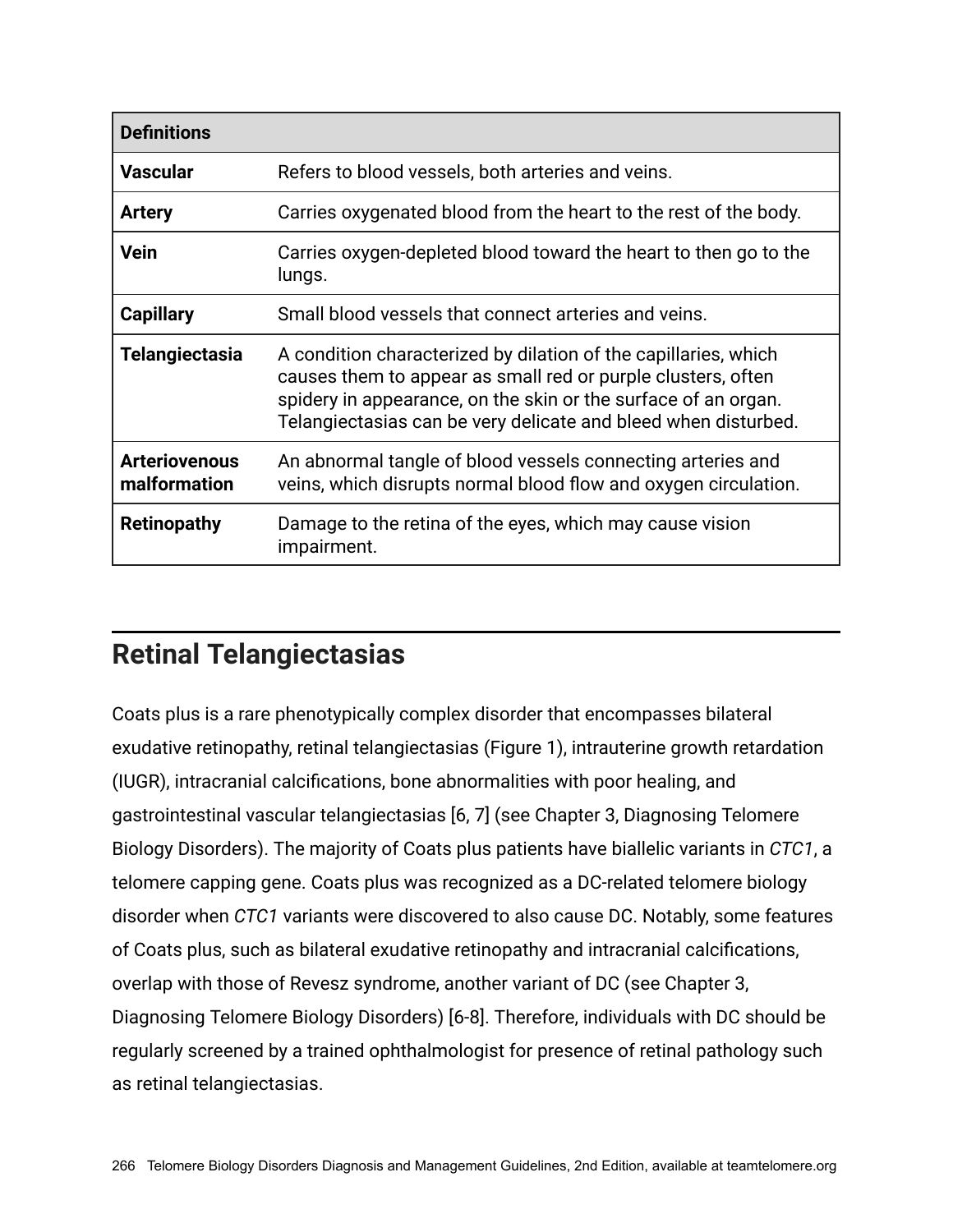

**Figure 1. Retinal microangiopathy in Coats plus syndrome.** Figure from Anderson BH, Kasher PR, Mayer J, et al. Mutations in *CTC1*, encoding conserved telomere maintenance component 1, cause Coats plus. *Nature genetics*. 2012;44(3):338-342.

## **Gastrointestinal Telangiectasias**

GI telangiectasias (Figure 2) in DC may present as life-threatening GI bleeding and are thus a potentially severe complication of DC [2, 9]. Of note, in some cases of severe GI bleeding in DC patients no origin can be identified [2]. Vascular complications and severe GI bleeding from hemorrhagic colitis have been reported in post-HCT DC patients, suggesting that these patients are particularly vulnerable to GI-related morbidity and mortality [10-12]. In a recent review of the NCI DC cohort study participants, approximately 8% of transplanted patients were diagnosed with GI telangiectasias [13]. DC patients can also develop portal hypertension either from noncirrhotic liver disease or hepatic fibrosis, leading to development of porto-systemic varices [14].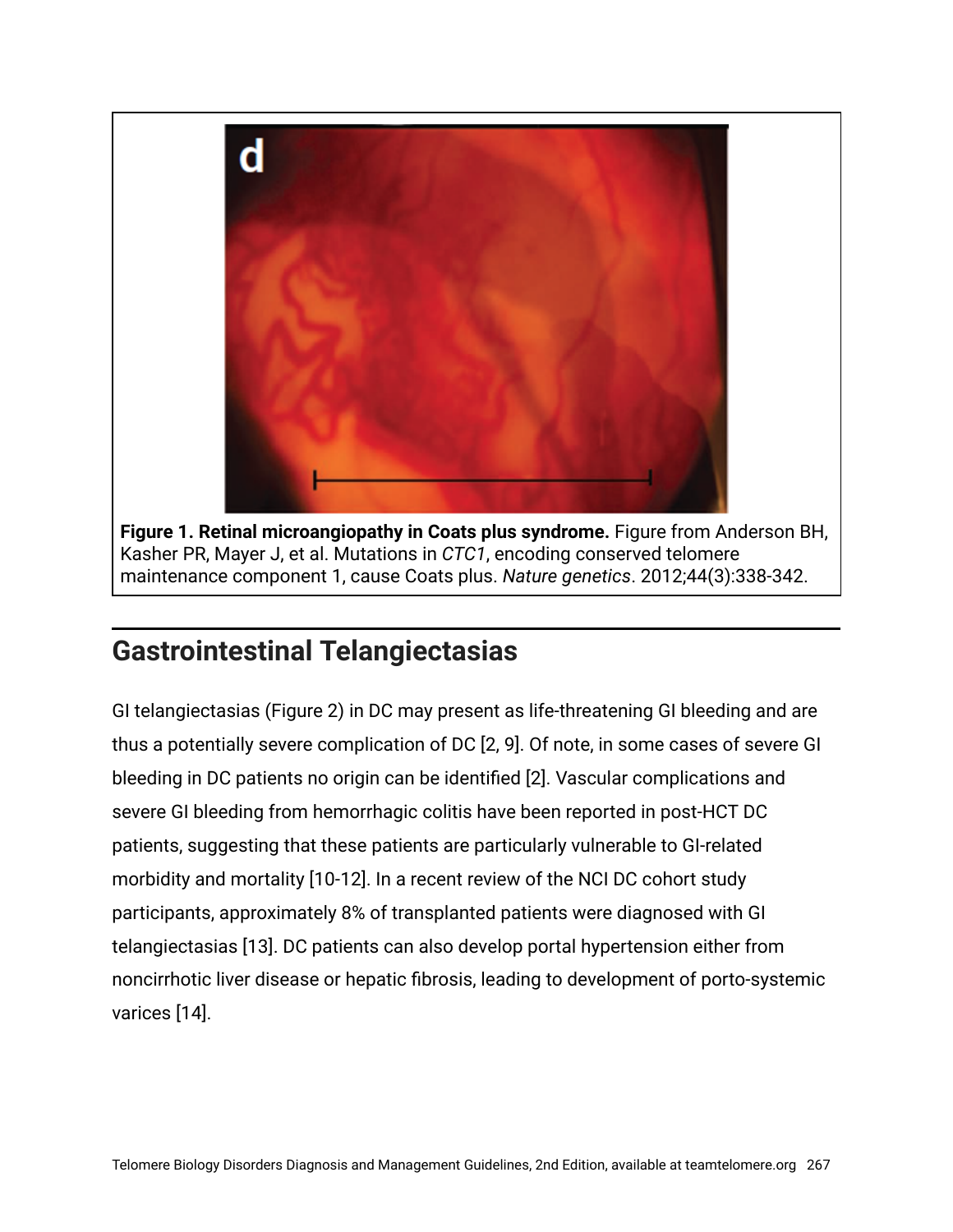

**Figure 2. Telangiectasias of the small bowel lumen.** Figure from Niewisch MR and Savage SA. An update on the biology and management of dyskeratosis congenita and related telomere biology disorders. *Expert Rev Hematol*. 2019 Dec;12(12):1037-1052.

Recent data indicate that bleeding GI telangiectasias may affect a broader group of individuals with TBDs than previously recognized [9]. In addition to individuals with Coats plus, which was expected, patients with dyskeratosis congenita, Revesz, and Hoyeraal-Hreidarsson syndrome were represented in the case series. The median age at the time of initial bleed was 12.5 years, but the range was wide, encompassing patients <1 to 36 years of age. Initial GI bleeding episodes were recognized both before and after HCT, suggesting that this complication represents the natural history of the disease in certain individuals, rather than an outcome of treatment. Most GI telangiectasias were located in the stomach and small bowel, with a minority of patients exhibiting these lesions in the large bowel (colon). No individuals in this series died as a result of an initial GI bleed, but recurrence of GI bleeding was almost universal (15/16 patients), and thus repeated hospitalizations and multiple diagnostic and therapeutic procedures highlight substantial morbidity associated with this manifestation of TBDs.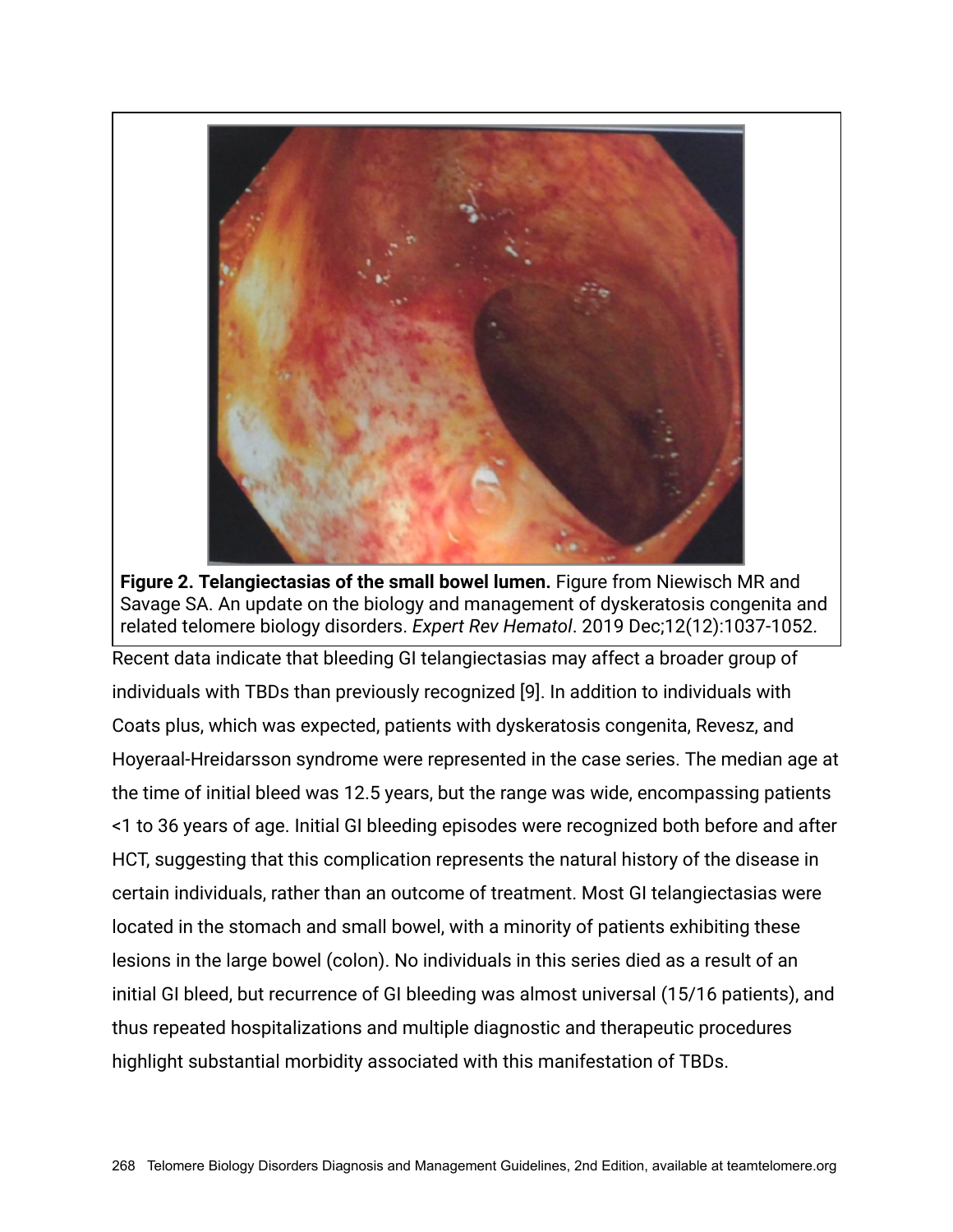Diagnostic modalities for GI telangiectasia include upper GI endoscopy, capsule endoscopy, or colonoscopy. Liver ultrasound and computed tomography (CT) scans may indicate the presence of liver disease or fibrosis that can potentially cause portal hypertension, and clinicians must be particularly vigilant about development of varices in these patients.

#### Management

The optimal treatment strategy for bleeding related to GI telangiectasias remains unsettled. Most individuals are treated with supportive therapies in-hospital including transfusions of blood products, gastric acid-reducing medications, agents which coat/protect the GI tract, and drugs to modulate blood pressure. Use of endoscopic therapies has been described in a small number of patients. Esophageal varices may be amenable to band ligation. Argon plasma coagulation (APC) and radio-frequency ablation (RFA) have been associated with a partial response in a few patients; however, extensive GI tract involvement, including sites beyond the reach of an endoscope, may limit the broad application of these techniques. Finally, bevacizumab, an intravenous medication indicated for treatment of some forms of cancer, appeared to have a dramatic effect on GI bleeding in one of two individuals who were treated with it in a recent report [9]. More data are required to help clarify the role of this agent as a therapy for bleeding from GI telangiectasia.

## **Pulmonary Vascular Malformations**

Hepatopulmonary syndrome is described as pulmonary vascular dilation due to liver disease of any form that leads to a deficit in arterial oxygenation [15]. It can occur in patients with or without portal hypertension. Individuals with DC are at risk of hepatopulmonary syndrome due to the increased frequency of underlying liver disease in this population [14]. However, pulmonary arteriovenous malformations (PAVMs) in the context of DC have been reported with and without underlying hepatopulmonary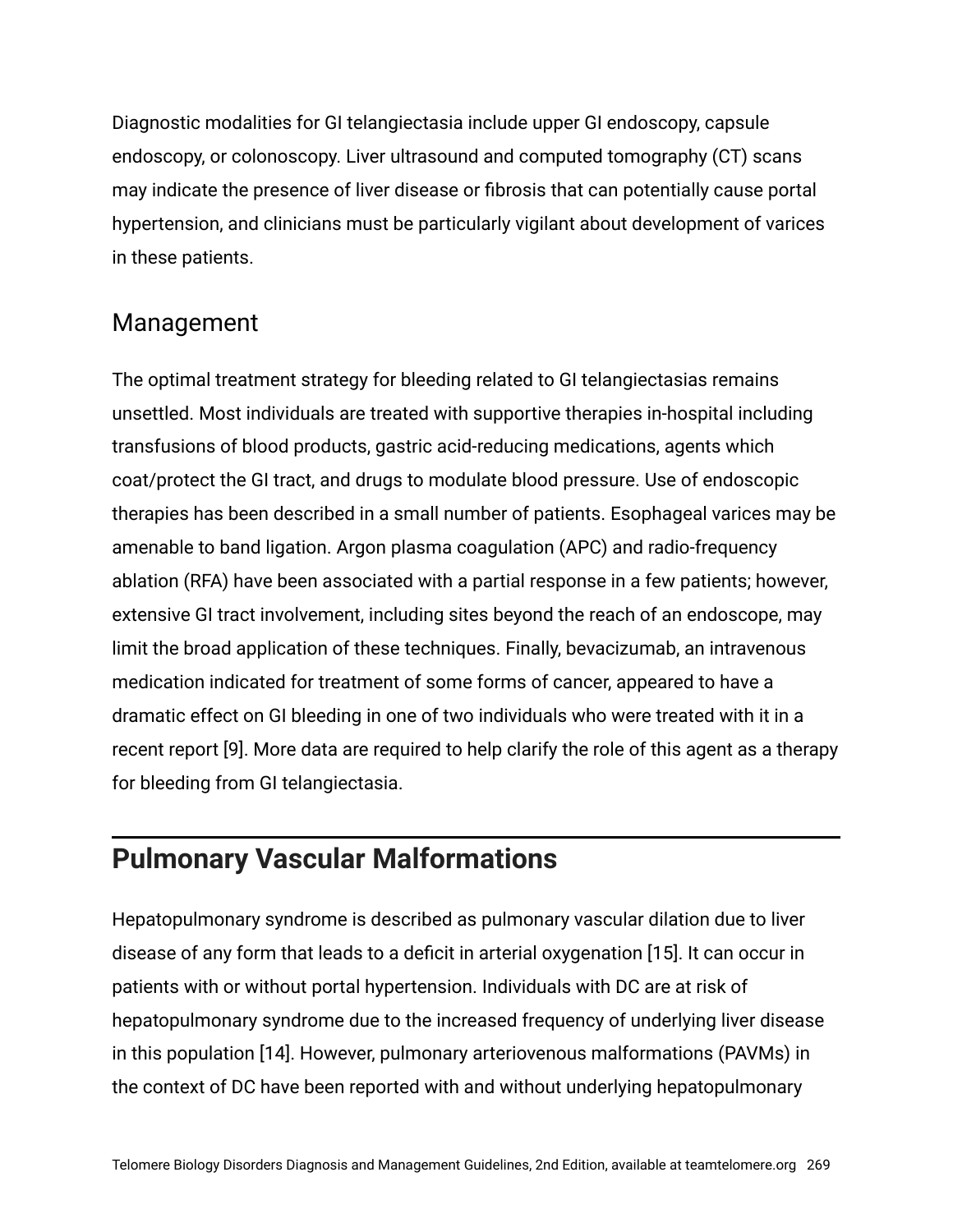syndrome [1, 16-18]. In DC, PAVMs may be microscopic and multiple, making diagnosis and treatment challenging [1, 16]. Macroscopic pulmonary AVMs have been noted in at least one patient with DC [1]. In general, PAVMs lead to right-to-left shunting of blood, which causes a deficit in arterial oxygenation and progressive respiratory insufficiency if undetected and untreated. Both of these manifestations can present with non-specific symptoms such as dyspnea on exertion, clubbing of the digits, cyanosis, or abnormal pulmonary function tests (PFT). The diagnosis of PAVMs may be missed or delayed as it may present with symptoms similar to those of pulmonary fibrosis, a well described complication of DC (see Chapter 14, Pulmonary Fibrosis) [19]. However, unexplained clubbing and lung diffusion capacity (DLCO) abnormality out of proportion to the degree of pulmonary fibrosis must alert clinicians to the possibility of PAVMs or hepatopulmonary syndrome (in the presence of liver disease).

Bubble echocardiography is a diagnostic modality that detects presence of right-to-left shunting and pulmonary vascular malformations. Further invasive testing such as angiography or cardiac catheterization may be necessary to confirm the presence of these abnormalities, along with a workup to rule out cardiac causes of these symptoms.

#### Management

At present, there are no specific recommendations for treatment of DC-associated vascular malformations. Testing for other genetic syndromes, such as hereditary hemorrhagic telangiectasia, should be considered in the differential diagnosis for multi-organ vascular telangiectasias. Management guidelines follow medical and surgical recommendations appropriate for each entity, for example, photocoagulation for retinal telangiectasias, and coiling or nifedipine for PAVMs. Currently, the only known successful treatment for hepatopulmonary syndrome is liver transplantation (Chapter 18, Hepatic Complications and Chapter 19, Liver Transplantation) [15].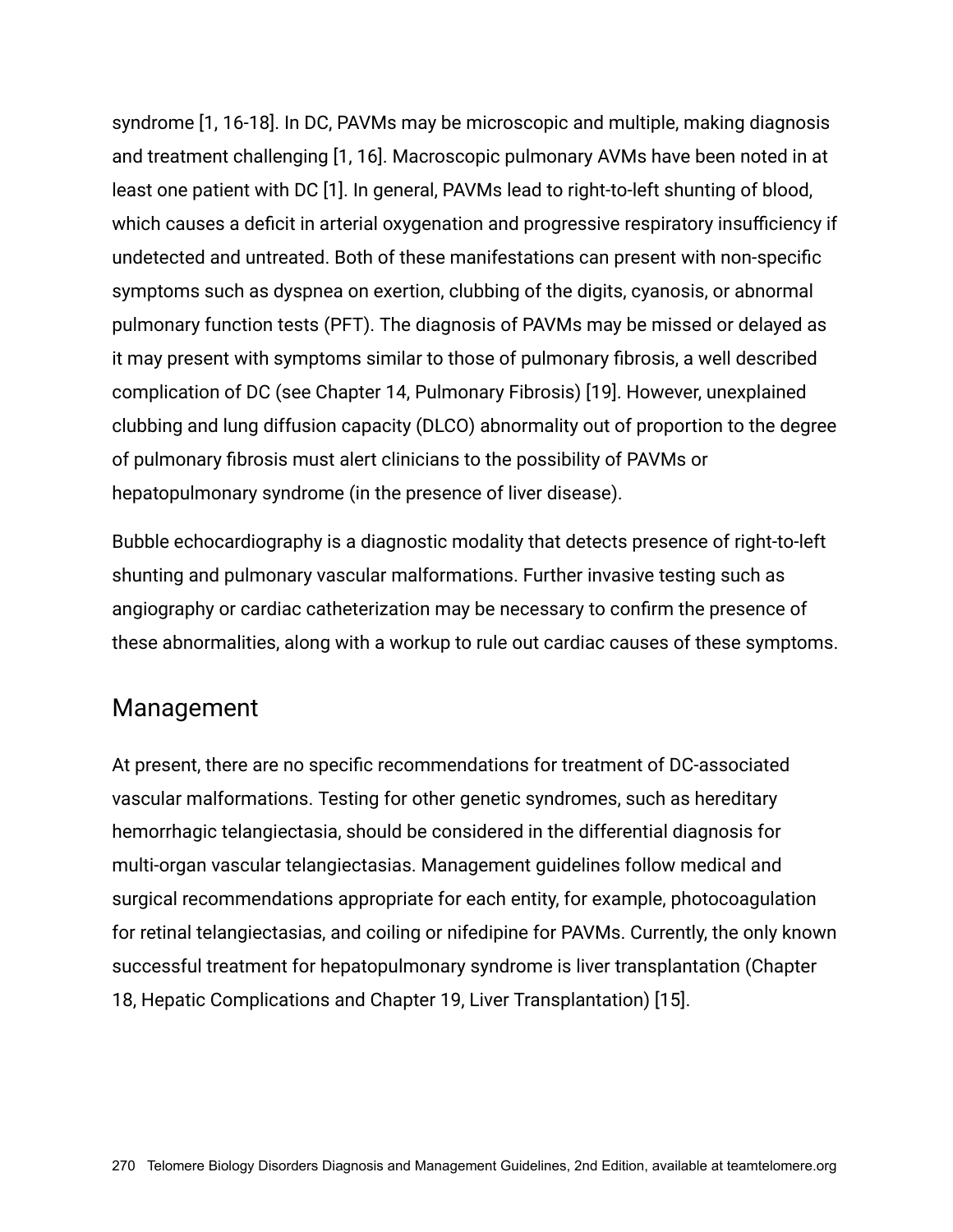#### **References**

- 1. Khincha PP, Bertuch AA, Agarwal S, et al. Pulmonary arteriovenous malformations: an uncharacterised phenotype of dyskeratosis congenita and related telomere biology disorders. *Eur Respir J*. 2017;49(1).
- 2. Higgs C, Crow YJ, Adams DM, et al. Understanding the evolving phenotype of vascular complications in telomere biology disorders. *Angiogenesis*. 2019;22(1):95-102.
- 3. Anderson BH, Kasher PR, Mayer J, et al. Mutations in CTC1, encoding conserved telomere maintenance component 1, cause Coats plus. *Nature Genetics*. 2012;44:338.
- 4. Patel PL, Suram A, Mirani N, Bischof O, Herbig U. Derepression of *hTERT* gene expression promotes escape from oncogene-induced cellular senescence. *Proceedings of the National Academy of Sciences*. 2016;113(34):E5024-E5033.
- 5. Liu Y, Bloom SI, Donato AJ. The role of senescence, telomere dysfunction and shelterin in vascular aging. *Microcirculation*. 2019;26(2):e12487.
- 6. Anderson BH, Kasher PR, Mayer J, et al. Mutations in CTC1, encoding conserved telomere maintenance component 1, cause Coats plus. *Nature genetics*. 2012;44(3):338-342.
- 7. Savage SA. Connecting complex disorders through biology. *Nature genetics*. 2012;44(3):238-240.
- 8. Keller RB, Gagne KE, Usmani GN, et al. CTC1 Mutations in a patient with dyskeratosis congenita. *Pediatric blood & cancer*. 2012;59(2):311-314.
- 9. Himes RW, Chiou EH, Queliza K, et al. Gastrointestinal Hemorrhage: A Manifestation of the Telomere Biology Disorders. *J Pediatr*. 2021;230:55-61 e54.
- 10.Dokal I. Dyskeratosis congenita in all its forms. *BrJHaematol*. 2000;110(4):768-779.
- 11.Ehlert K, Rossi, C., Gross, A.H., Beyna, T., Froehlich, B., Juergens, H. Diffuse hemorrhagic colitis in a patient with dyskeratosis congenita after nonmyeloablative allogeneic hematopoietic stem cell transplantation. *Journal of pediatric hematology/oncology*. 2015;37(1):e41-44.
- 12.Amarasinghe K, Dalley C, Dokal I, Laurie A, Gupta V, Marsh J. Late death after unrelated-BMT for dyskeratosis congenita following conditioning with alemtuzumab, fludarabine and melphalan. *Bone Marrow Transplant*. 2007;40(9):913-914.